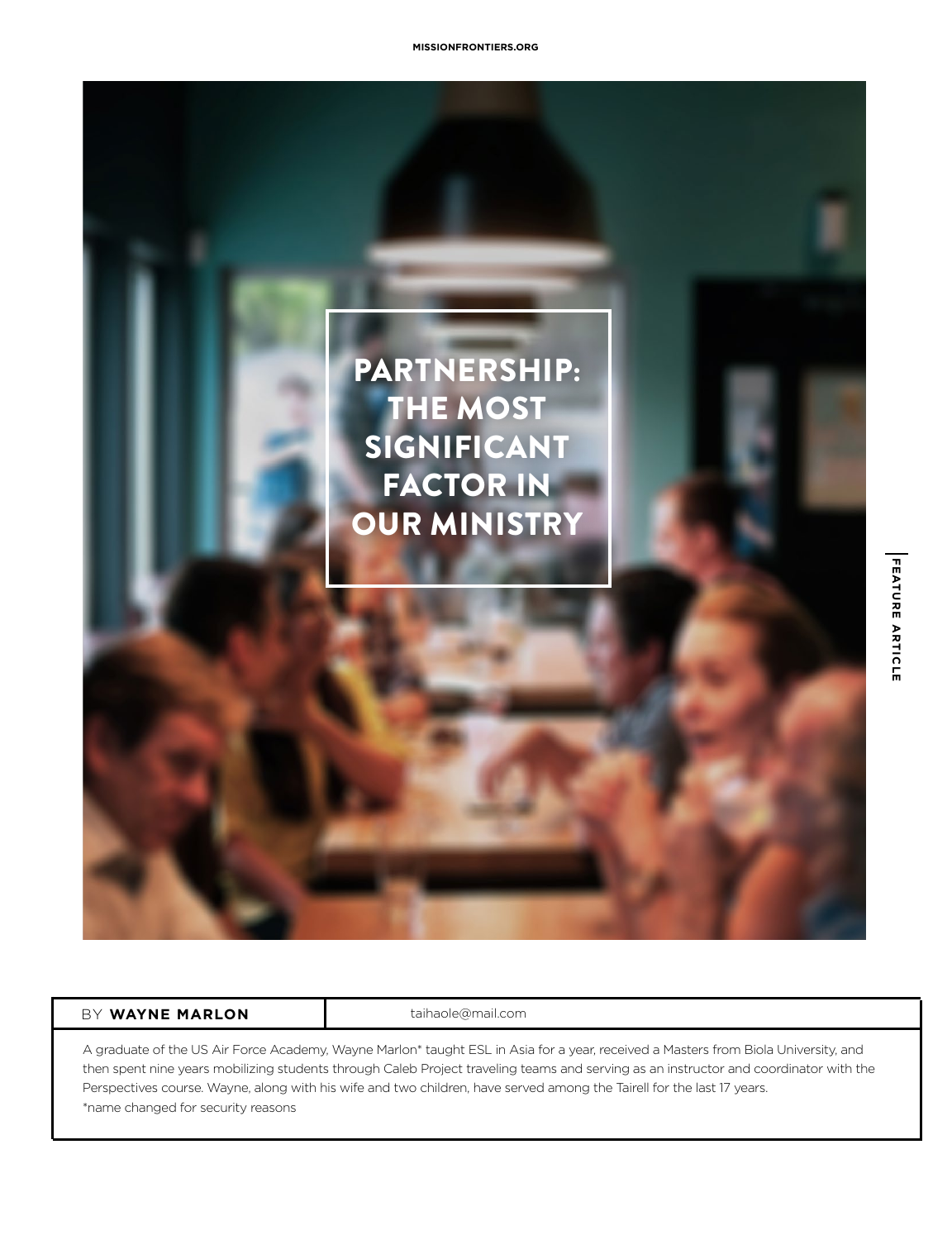**If you would have asked me before we left** for the field, I'm sure it wouldn't have made my list of ministry keys. But now, 17 years later, I'm convinced that the formation of the Tairell\* Partnership Alliance 16 years ago advanced God's work among the Tairell people of East Asia more than any other factor. Our partnership started when a YWAM field worker, my IMB supervisor, and I were discussing the potential benefits of a partnership. Later that day, we scheduled a date for our first partnership meeting for six months in the future. In February 2001, eighteen people gathered for about eight hours in an apartment, and our numbers steadily grew. Recently, the meeting two-day meeting had over 80 people from more than 8 different countries and more than 20 different agencies and churches!

In 2004, after only four annual meetings, the first North American Tairell Advocates Consultation (NATAC) was organized by several field workers from different agencies who were on home assignment in the United States. The first was in Minnesota, and five more of these advocate consultations were held in Minnesota, Oklahoma City, Los Angeles, and San Francisco. These consultations generated interest in the Tairell and helped us mobilize, train, and connect many churches and individuals interested in short and long-term work among the Tairell. These North American consultations led to a steady increase of field workers and an increased need for the type of relationship-building and sharing of resources the partnership was so effective at generating.

## **CHALLENGES AND LESSONS LEARNED**

Before the first partnership meeting, there was considerable skepticism that a partnership might not be possible because several field workers felt that the two most influential Bible translators, who had been on the field much longer than anyone else, were strongly against any kind of consultation. This was due to security concerns.

Fortunately, we had a mentor from Interdev, an organization that specialized in helping start partnerships around the world, and he encouraged the three organizers of the consultation to set up a face-to-face meeting with this couple to listen to their concerns. When we got together, we were shocked by how supportive they were of the idea of starting a partnership. In fact, over the years, they have mobilized many to get involved and were one of the most devoted supporters of the partnership! But without that first face-to-face meeting to clear up misunderstandings, it may have never gotten off the ground.

The importance of flexibility came to the forefront at our third annual partnership meeting. There was discussion about the meeting becoming too big of a security risk. After listening carefully to these concerns, a decision was made by the participants to limit the incountry meetings to one day. Also, in four of the next five years, longer meetings were held in a neighboring country. These meetings were attended by 30-45 personnel and, because the meetings lasted about four days, they turned out to be pivotal in bonding many of the workers and their families.

Another challenge was leadership. For the first six or seven years, this partnership was led by a team of three people from three different organizations. Then, for two or three years, I became the primary leader and planner by default. At the end of this time I could sense that we were starting to plateau and lose momentum. Just at that moment, a couple who were fairly new to the field volunteered to take over the leadership. They were very gifted, and the next year they brought in a team to help with all the childcare, including an evening when workers could take a "date night." These changes instantly increased the number of wives that attended, enabled us to extend the conference length by a day, and breathed new life and excitement into our partnership. It also served as an indelible reminder for all of us of the importance of continually bringing in and empowering new leaders in the partnership.

## **RESULTS**

Space doesn't permit the listing of all the results of the Tairell Partnership Alliance! One of our initial goes was to help field workers to not just be co-workers, but rather friends and family. Despite the countless other magnificent results that emerged from the partnership over the years, seeing this actually come to fruition has probably been the most rewarding result. Because of these close relationships over the years, there was an immense amount of sharing of resources, trainings, and synergistic cooperation on many projects.

Early on, development by numerous partnership field workers of a "dialect map" and two 30-day prayer guides enabled everyone to see and communicate to our constituents the great spiritual needs and distinct